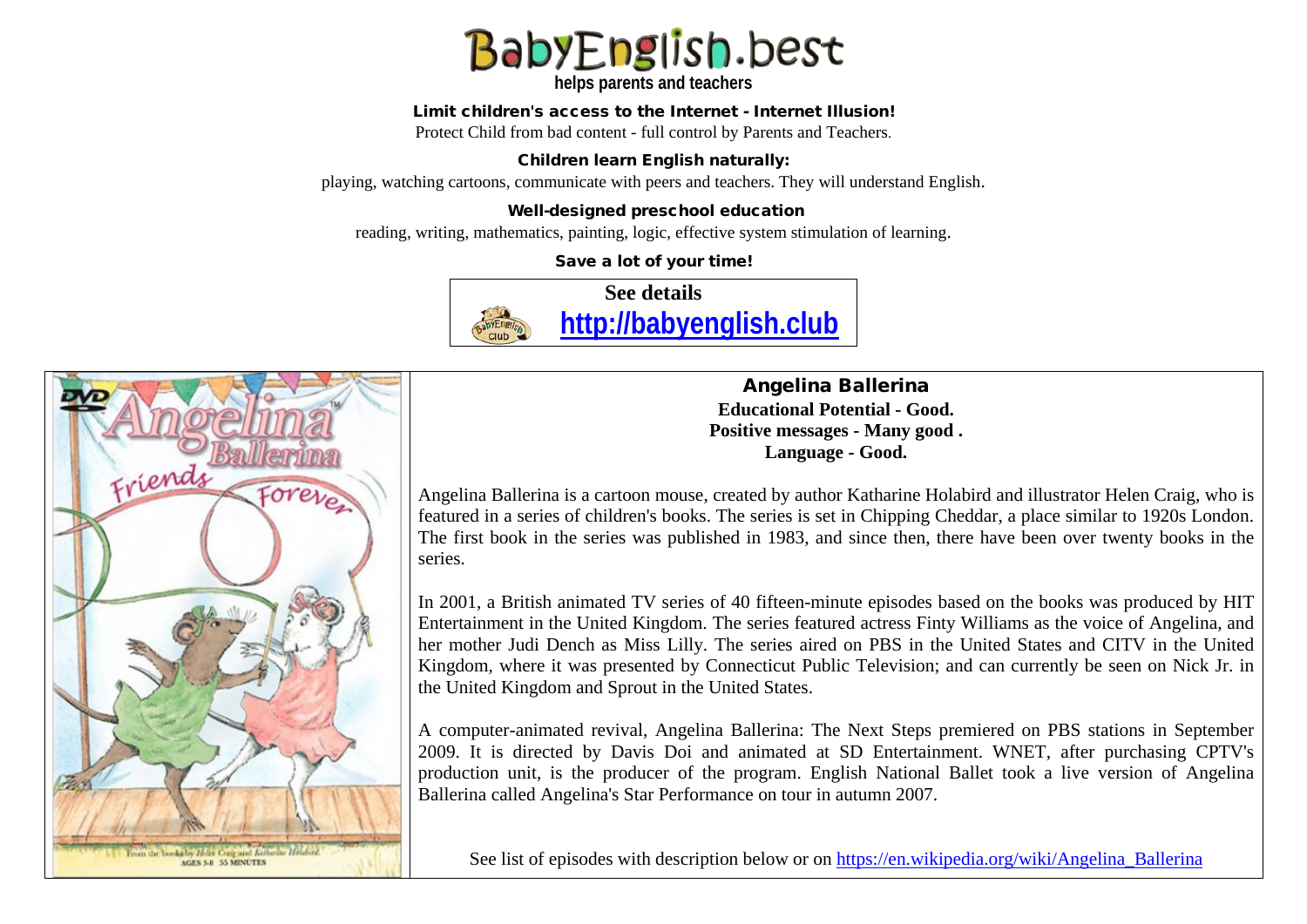# **Series 1 (2002)**

| No. in<br>series                                                                                                                                                                                                                                                                                                                                                                                                                                                  | No. in<br>season                  | <b>Title</b>                                                                                                                                                                     | Original air date |
|-------------------------------------------------------------------------------------------------------------------------------------------------------------------------------------------------------------------------------------------------------------------------------------------------------------------------------------------------------------------------------------------------------------------------------------------------------------------|-----------------------------------|----------------------------------------------------------------------------------------------------------------------------------------------------------------------------------|-------------------|
| $\overline{1}$                                                                                                                                                                                                                                                                                                                                                                                                                                                    | $\mathbf{1}$                      | "Angelina in the Wings / Arthur the Butterfly"                                                                                                                                   | 4 May 2002        |
| Director of Madame Zizi's Ballet Mr. Popoff is seeking a replacement Sunbeam dancer. Madame Zizi chooses Henry over Angelina who becomes an understudy. Angelina gets<br>a place on stage when another replacement is required.                                                                                                                                                                                                                                   |                                   |                                                                                                                                                                                  |                   |
|                                                                                                                                                                                                                                                                                                                                                                                                                                                                   | but Arthur summons help for them. | Angelina finds and takes care of an injured butterfly she calls Arthur. Angelina keeps Arthur for too long, then Henry releases him. Angelina and Henry get trapped down a hole, |                   |
| 2                                                                                                                                                                                                                                                                                                                                                                                                                                                                 | 2                                 | "The Gift / Treasure Tandems"                                                                                                                                                    | 11 May 2002       |
| On Christmas Eve and Angelina receives a gift from Miss Lilly. Angelina however is unhappy that the gift she made for Miss Lilly is inferior, but Miss Lilly is absolutely flattered<br>by Angelina's gift.<br>Angelina and Alice take part in a treasure hunt tandem race, avoiding the Pinkpaws twins' cheating attempts. As Angelina and Alice rescue the twins, Henry and William win the<br>race.                                                            |                                   |                                                                                                                                                                                  |                   |
| 3                                                                                                                                                                                                                                                                                                                                                                                                                                                                 | 3                                 | "Angelina at the Fair / The Ballet Tickets"                                                                                                                                      | 18 May 2002       |
| Angelina reluctantly takes Henry to the fair with her friends. Poor Henry is forced to go on rides he does not like. When Angelina leaves him on his own, she loses him, but then<br>finds him and makes up for her selfishness.<br>Alice and Angelina miss their chance to get tickets to the ballet dance and their efforts to find a way all fail. But Angelina's father has a big surprise for the both of them.                                              |                                   |                                                                                                                                                                                  |                   |
| $\overline{4}$                                                                                                                                                                                                                                                                                                                                                                                                                                                    | $\overline{4}$                    | "Midnight Muddle / Miss Lilly is Leaving"                                                                                                                                        | 25 May 2002       |
| A prank from Sammy gets him in trouble after Angelina accidentally ruins Mrs. Hodgepodge's prize cabbage. Angelina ridden with guilt confesses and both Angelina and<br>Sammy make it up to Mrs. Hodgepodge.<br>Alice and Angelina hear rumors that Miss Lilly is leaving Mouseland to teach at another dance school. The ballet mice try to ensure Miss Lilly stays, bearing gifts and dancing,<br>but Miss Lilly tells them she's leaving only for the weekend. |                                   |                                                                                                                                                                                  |                   |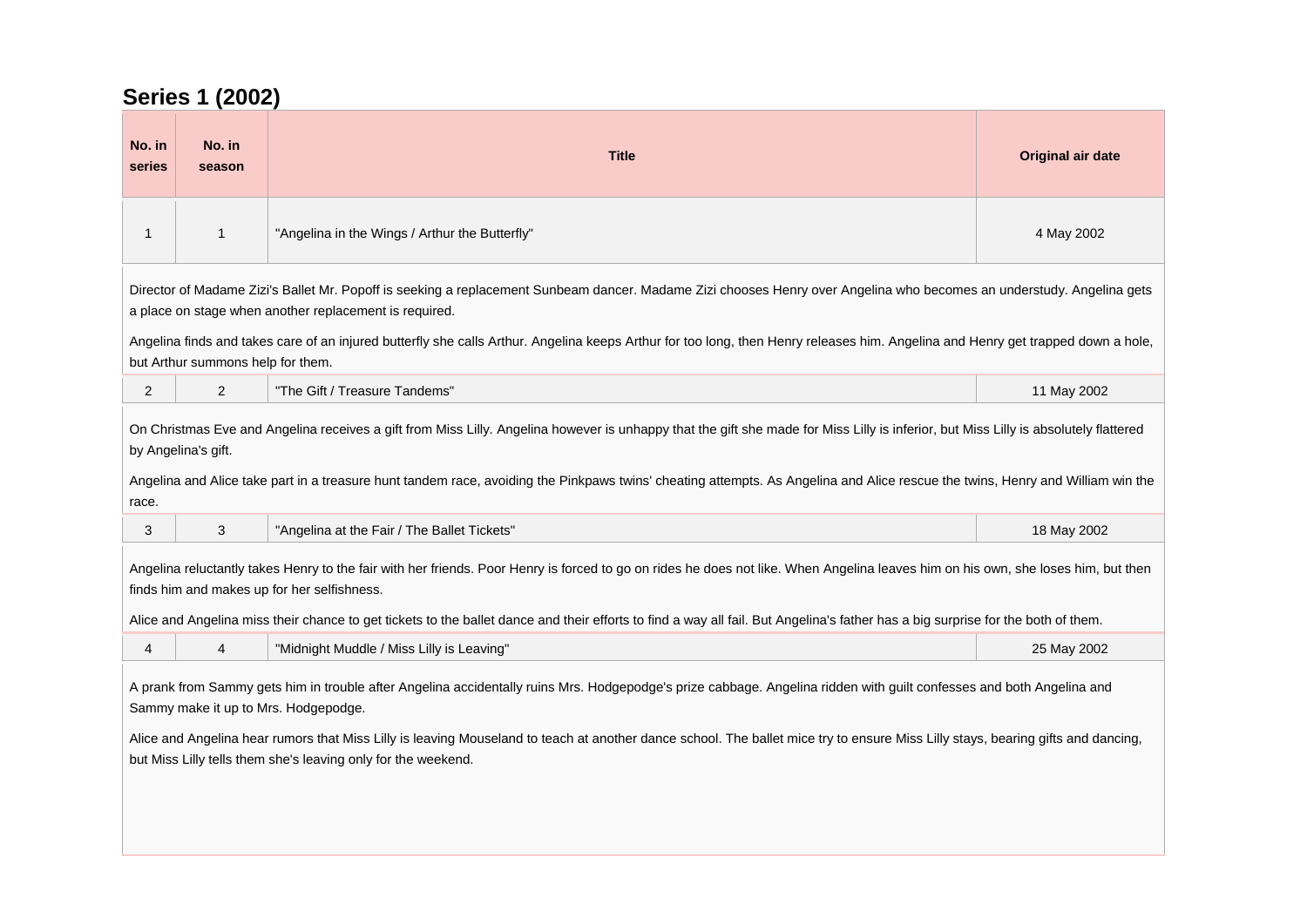| 5                                                                                                                                                                                                                                                                                                                                                                                                                                          | 5                                  | "Miss Lilly Comes to Dinner / Lucky Penny"                                                                                                                                                                                           | 1 June 2002  |
|--------------------------------------------------------------------------------------------------------------------------------------------------------------------------------------------------------------------------------------------------------------------------------------------------------------------------------------------------------------------------------------------------------------------------------------------|------------------------------------|--------------------------------------------------------------------------------------------------------------------------------------------------------------------------------------------------------------------------------------|--------------|
| Miss Lilly is coming to dinner at Angelina's house and Angelina wants everything to be perfect to impress her. The dinner seems to end in a disaster, but Miss Lilly reassures<br>Angelina she did not have to overdo it.                                                                                                                                                                                                                  |                                    |                                                                                                                                                                                                                                      |              |
| Angelina comes across a coin she thinks is a Lucky Penny, helping her regain confidence and neglect her dance practice. Then she loses the coin, but she harnesses enough<br>self-confidence to do the dance perfectly for her audition.                                                                                                                                                                                                   |                                    |                                                                                                                                                                                                                                      |              |
| 6                                                                                                                                                                                                                                                                                                                                                                                                                                          | 6                                  | "Angelina the Mouse Detective / Angelina and Grandma"                                                                                                                                                                                | 8 June 2002  |
| Garden gnomes are being stolen in Mouseland. Inspired by Monty the Mouse Detective, Angelina goes detective. At first she finds nothing but discovers that Mrs. Hodgepodge<br>is secretly mending the gnomes.                                                                                                                                                                                                                              |                                    |                                                                                                                                                                                                                                      |              |
|                                                                                                                                                                                                                                                                                                                                                                                                                                            |                                    | Angelina's parents leaves her in the care of her grandparents. Unfortunately, Angelina tears Miss Lilly's old tutu and her grandma has no time to mend it. Angelina gets in<br>trouble but the whole misunderstanding is cleared up. |              |
| $\overline{7}$                                                                                                                                                                                                                                                                                                                                                                                                                             | $\overline{7}$                     | "Two Mice in a Boat / The Costume Ball"                                                                                                                                                                                              | 15 June 2002 |
| Angelina is taking part in a boat decorating contest, but has Sammy as her partner. Their idea for a Pirate-Princess galleon does not work, but at the parade they win the<br>teamwork prize.                                                                                                                                                                                                                                              |                                    |                                                                                                                                                                                                                                      |              |
|                                                                                                                                                                                                                                                                                                                                                                                                                                            | costume ball, regretting it later. | Angelina is disappointed she cannot join in the adults' costume ball. Mrs. Hodgepodge is babysitting her and Alice. Alice and Angelina dress up as an adult to attend the                                                            |              |
| 8                                                                                                                                                                                                                                                                                                                                                                                                                                          | 8                                  | "The Legend of Big Paw / The Ballerina Rag Doll"                                                                                                                                                                                     | 22 June 2002 |
| On a camping trip, Angelina ventures with Henry into the dense forest, hoping to recover Grandpa's war medal. They become lost and see signs that look like the legendary Big<br>Paw until they are met by Colonel Forthfoot.                                                                                                                                                                                                              |                                    |                                                                                                                                                                                                                                      |              |
| Angelina gives away her old rag doll Polka, but later she really wants her toy of memories back. While teaching a preschool class how to dance, she realizes that the new<br>owner Mary needs it more.                                                                                                                                                                                                                                     |                                    |                                                                                                                                                                                                                                      |              |
| 9                                                                                                                                                                                                                                                                                                                                                                                                                                          | 9                                  | "The Cheese Ball Cup Final / Angelina and Anya"                                                                                                                                                                                      | 29 June 2002 |
| William quits ballet lessons after being teased by Sammy and prepares for the Cheese Ball Cup Final. William is then forced to counter a tough team, but with a little ballet he<br>wins the game and returns to ballet class.                                                                                                                                                                                                             |                                    |                                                                                                                                                                                                                                      |              |
| A new girl Anya is introduced and quickly befriends Angelina. However, Anya is ostracised by Sammy Watts and the Pinkpaws twins for prejudicial reasons. Angelina clears<br>Anya's name and helps her to fit in with the mouselings.                                                                                                                                                                                                       |                                    |                                                                                                                                                                                                                                      |              |
| 10                                                                                                                                                                                                                                                                                                                                                                                                                                         | 10                                 | "Angelina's Surprise / Rose Fairy Princess"                                                                                                                                                                                          | 13 July 2002 |
| Prickled by the attention the Pinkpaws are getting for their newborn brother, Angelina fibs she's going to have one too. She has great difficulty confessing but finally does when<br>she thinks the Pinkpaws' party is all about her new sister. Miss Lilly chooses Angelina to be the Rose Fairy Princess, but Angelina is nervous about the flying stunt. Determined<br>not to let Miss Lilly down, Angelina goes along with the stunt. |                                    |                                                                                                                                                                                                                                      |              |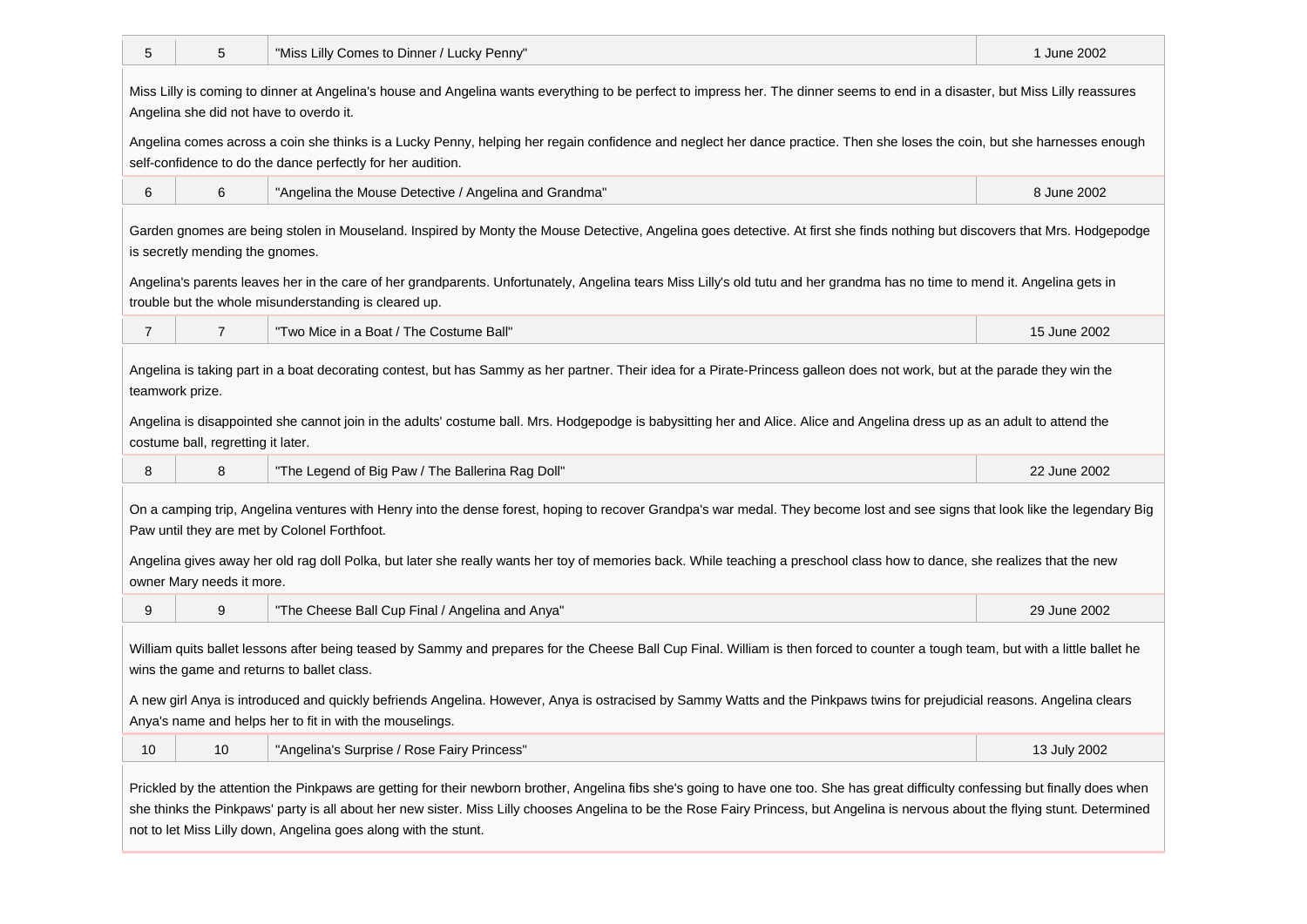| 11                                                                                                                                                                                                                                                                                                                                                                                                                                                                                                                               | 11 | "Alice's Present / No Match for Angelina"              | 20 July 2002 |
|----------------------------------------------------------------------------------------------------------------------------------------------------------------------------------------------------------------------------------------------------------------------------------------------------------------------------------------------------------------------------------------------------------------------------------------------------------------------------------------------------------------------------------|----|--------------------------------------------------------|--------------|
| Alice gives Angelina a new gym bag, but when she mislays it, Alice thinks Angelina gave it away and doesn't appreciate her and the two friends fall out, until Henry finds the<br>bag and Angelina and Alice make up.<br>Angelina is a skilled hockey plater, but girls aren't allowed in the team. Angelina joins the team as a boy named Andy. Despite her cover blown, Angelina still makes her winning<br>shot for the team.                                                                                                 |    |                                                        |              |
| 12                                                                                                                                                                                                                                                                                                                                                                                                                                                                                                                               | 12 | "Angelina's Valentine / The Royal Banquet"             | 27 July 2002 |
| Today is Valentine's Day. William is shy to give Angelina a Valentine, so Sammy tricks William just to get Angelina's yoyo. Angelina finds she's been duped and takes back the<br>yoyo and sends William her own Valentine.<br>Miss Lilly takes Angelina to dance for Queen Seraphina and Princess Valentine. Unfortunately they get stranded, but Doctor Tuttle rescues them in his balloon and they reach<br>the palace ready for the grand banquet.                                                                           |    |                                                        |              |
| 13                                                                                                                                                                                                                                                                                                                                                                                                                                                                                                                               | 13 | "The Gymnastics Championship / Angelina's Baby Sister" | 6 July 2002  |
| Alice is selected for a Gymnastics Championship. Alice gets vertigo attacks and is up against Phunella, the twins cousin. Motivated by Olga Mousicovich, Alice plucks her<br>courage and wins first prize.<br>Angelina now has a baby sister named Polly. Unfortunately, Angelina's parents are too preoccupied to give Angelina attention and are pretty disorganized. Angelina then<br>becomes frustrated and upset, and starts whining and bitching as usual, but the whole family manage to sort out the problem, of course. |    |                                                        |              |

## **Series 2 (2003)**

 $\mathbb{R}^n$ 

| No. in<br>series | No. in<br>season | <b>Title</b>                          | Original air date |
|------------------|------------------|---------------------------------------|-------------------|
| 14               |                  | "The Proposal / William the Conjuror" | 10 May 2003       |

Angelina thinks Miss Lilly is going to marry Mr. Operatski. While trying to stop the proposal, she nearly gets him drowned. Miss Lilly reveals that Angelina is the leading bridesmaid for Mr. Operatski's new dance.

William is prompted by his father to star as a magician for a charity event. When he practices the disappearing trick on Angelina, he and Henry believe she's disappeared for real. Angelina shows up in time to begin her performance with William.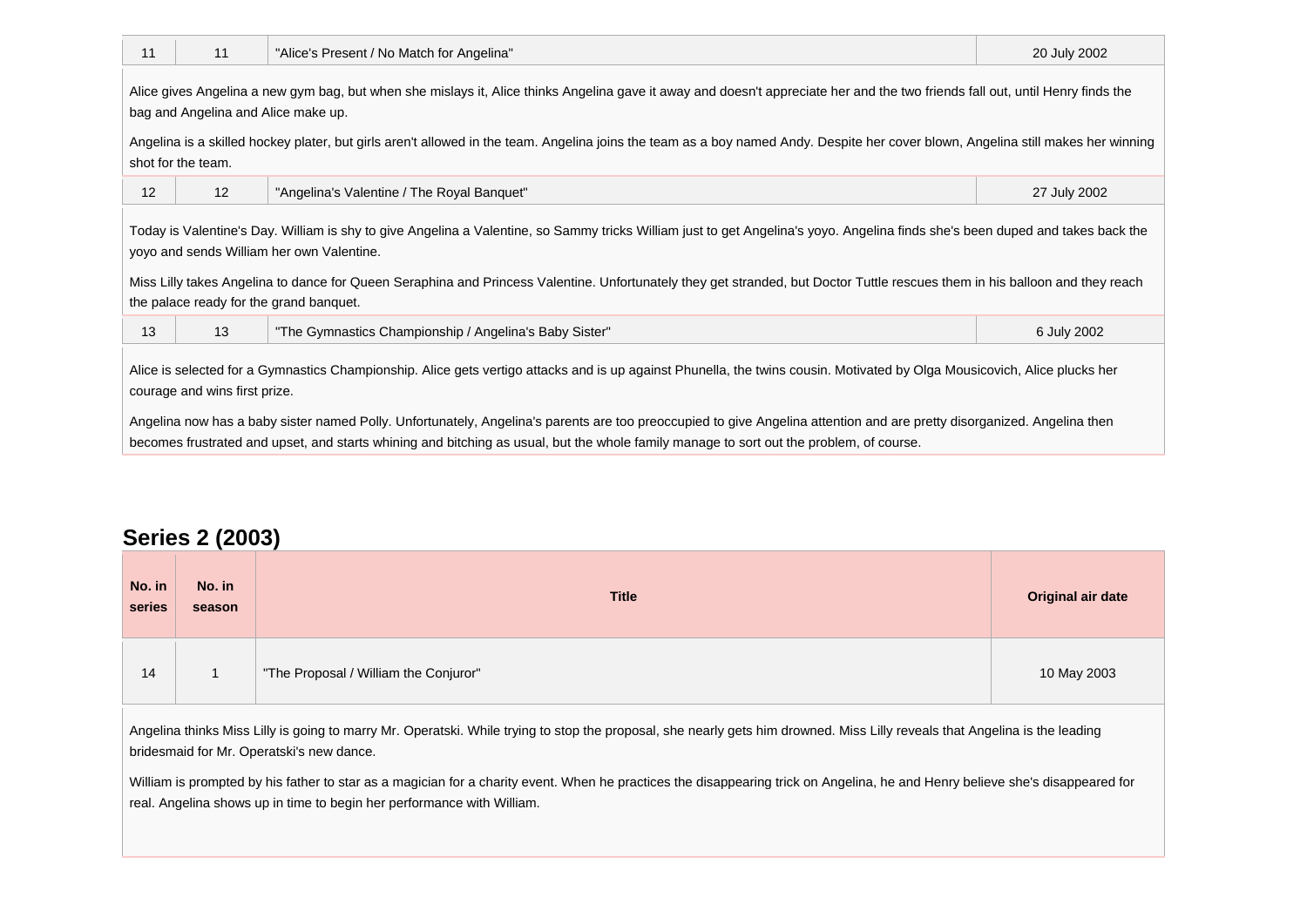| 15                                                                                                                                                                                                                                                                 | 2              | "The Old Oak Tree / Lights, Camera, Action!" | 17 May 2003  |
|--------------------------------------------------------------------------------------------------------------------------------------------------------------------------------------------------------------------------------------------------------------------|----------------|----------------------------------------------|--------------|
| A big old oak tree has meant a lot to Angelina and her friends. When Priscilla breaks her arm from falling off the tree, Mrs. Pinkpaws insists the tree be removed. In response<br>Angelina and her friends defend it. Then the tree suddenly collapses by itself. |                |                                              |              |
| Angelina and her friends start up a movie based Thomasina Tuttle, using Doctor Tuttle's camera. Angelina becomes bossy, then falls down a hole. Her friends rescue her all the<br>while filming, which wins them an award.                                         |                |                                              |              |
| 16                                                                                                                                                                                                                                                                 | 3              | "Angelina, Ace Reporter / Heads and Tails"   | 24 May 2003  |
| With no holiday available, Angelina works with her father at the press. She gets into the reporter business and after some effort picks up a scoop from the opera singer Maria<br>Mozzarella.                                                                      |                |                                              |              |
| Preparations for Queen Seraphina's visit are made. Disaster comes when Louis and Maurice break the Queen's statue. Thinking Henry broke it, Alice and Angelina try to fix it.<br>At the unveiling of the statue, Queen Seraphina is flattered.                     |                |                                              |              |
| 17                                                                                                                                                                                                                                                                 | 4              | "The Silver Locket / Mouse of the Year"      | 31 May 2003  |
| Angelina has to bring Polly to Miss Lilly's dance party. Angelina takes her mother's silver locket without asking. She loses the necklace and fails to find it. She is on the verge of<br>confessing, when she finds Polly had it all along.                       |                |                                              |              |
| Angelina wants Miss Lilly to be dedicated as Mouse of the Year. Miss Lilly gets so preoccupied with preparations for the award, that her dance class is in disarray. Miss Lilly<br>turns down the award for her class' sake.                                       |                |                                              |              |
| 18                                                                                                                                                                                                                                                                 | 5              | "Anya's Visit / Henry's Halloween"           | 7 June 2003  |
| Anya comes for a visit, staying in Angelina's house. Angelina becomes jealous of Anya as she is getting better attention. She then snaps at her and Anya splits from her.<br>Eventually they make up and enjoy themselves.                                         |                |                                              |              |
| Henry spots what he thinks is the Chipping Cheddar Witch. Henry and William follow the witch, then Henry winds with a few mishaps scaring Angelina and Alice and they all<br>realize the witch is Miss Lilly.                                                      |                |                                              |              |
| 19                                                                                                                                                                                                                                                                 | 6              | "Sammy's Club / The Anniversary"             | 14 June 2003 |
| William wants to be part of Sammy's Club. He gains acceptance when Sammy is in need of a new trolley from Mr. Longtail. He ends up letting Angelina and Miss Lilly down, but<br>he and Sammy's lot make up for it.                                                 |                |                                              |              |
| Tomorrow is Angelina's grandparents' 50th wedding anniversary. Grandma is unhappy her husband is going to forget this event. Angelina tries to sort it out, neglecting her<br>dance practice. However Grandpa has a nice surprise for his wife.                    |                |                                              |              |
| 20                                                                                                                                                                                                                                                                 | $\overline{7}$ | "Show and Tell"                              | 21 June 2003 |
| Angelina brings Polly to school for her Show and Tell with Ms. Chalk. On her way into class, Angelina loses Polly and she begins to worry. Sammy manages to find Polly and<br>Angelina invites for her Show and Tell.                                              |                |                                              |              |